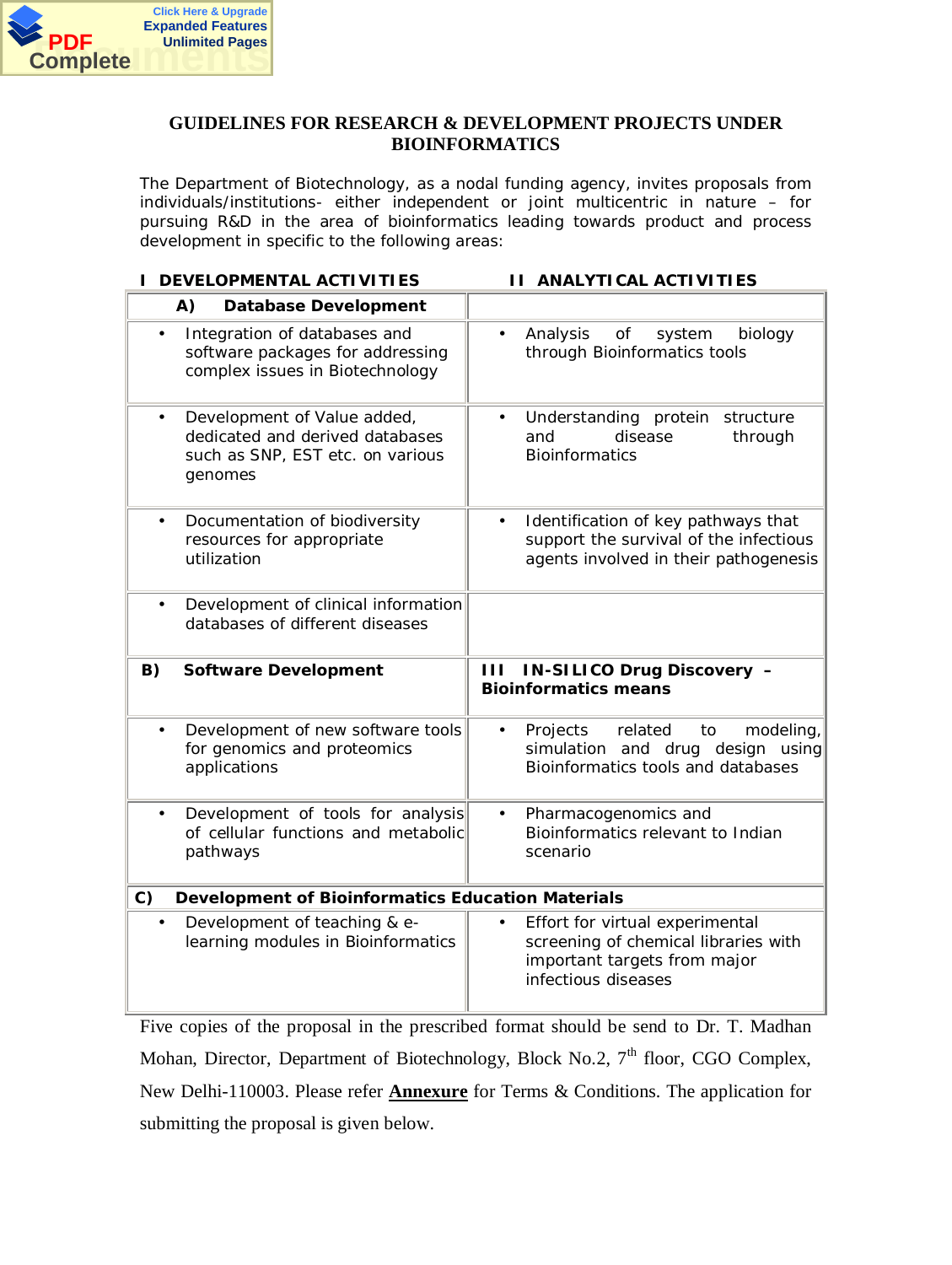

# PROFORMA FOR SUBMISSION OF RESEARCH & DEVELOPMENT PROJECTS UNDER BIOINFORMATICS

(To be filled by the applicant)

## **PART I : GENERAL INFORMATION**

| 1. Name of the Institute/University/Organisation submitting the Project Proposal :                             |
|----------------------------------------------------------------------------------------------------------------|
|                                                                                                                |
|                                                                                                                |
|                                                                                                                |
| 4. Name and designation of the Executive Authority of theInstitute/University forwarding<br>application<br>the |
|                                                                                                                |
|                                                                                                                |
|                                                                                                                |
|                                                                                                                |
|                                                                                                                |
|                                                                                                                |
| 6. Category of the Project (Please tick) : R&D in Bioinformatics                                               |
| 7. Specific Area (As given in the guidelines) :                                                                |
|                                                                                                                |
|                                                                                                                |
| 10. Is the project Single Institutional or Multiple-Institutional S/M)?:                                       |
| 11. If the project is multi-institutional, please furnish the following :                                      |
|                                                                                                                |
|                                                                                                                |
|                                                                                                                |
|                                                                                                                |
|                                                                                                                |
|                                                                                                                |
|                                                                                                                |
|                                                                                                                |

12. Project Summary (Not to exceed one page).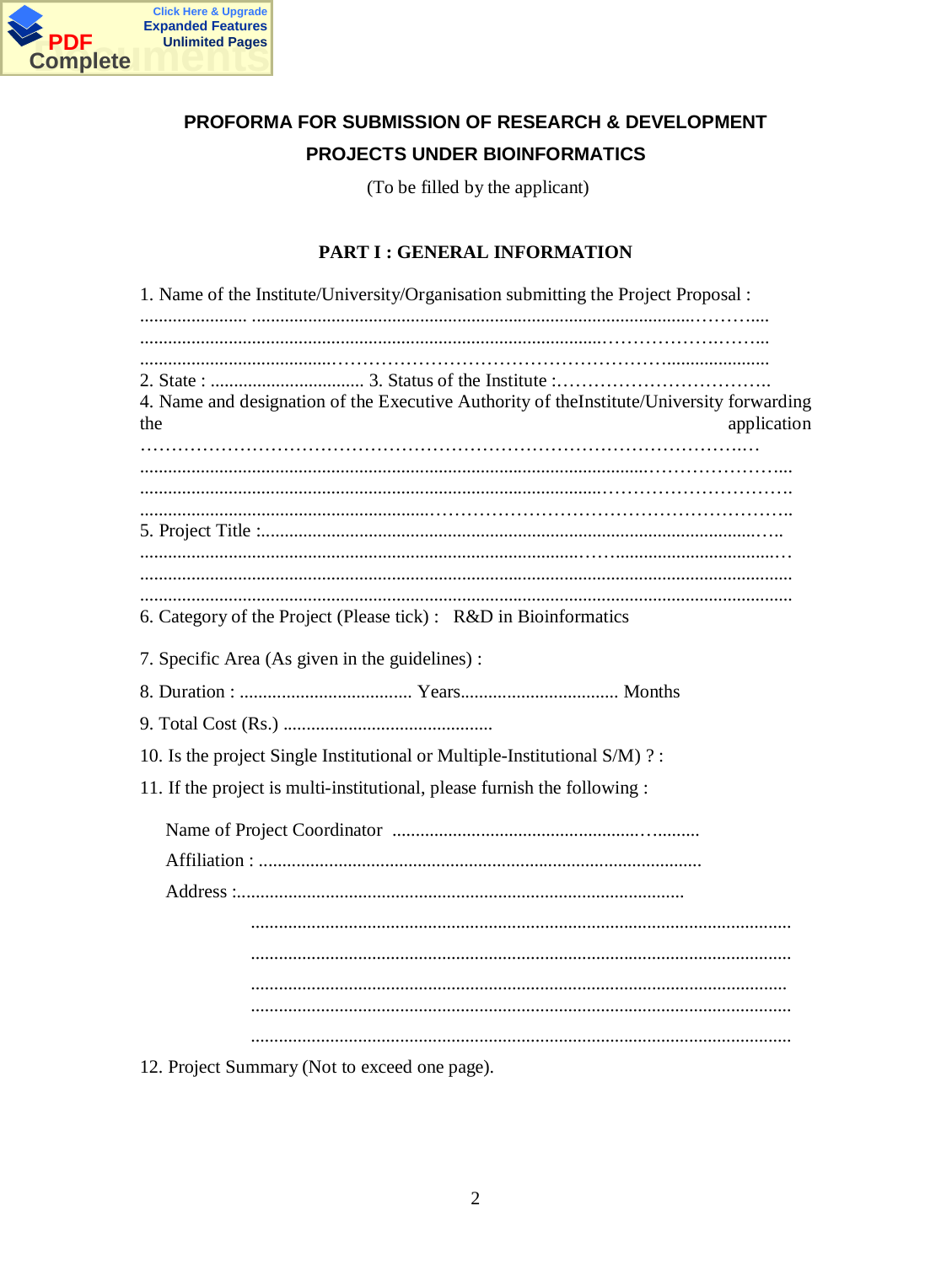

## PART II : PARTICULARS OF INVESTIGATORS

| 13. Name |                                                              |
|----------|--------------------------------------------------------------|
|          |                                                              |
|          |                                                              |
|          |                                                              |
|          |                                                              |
|          |                                                              |
|          |                                                              |
|          |                                                              |
|          |                                                              |
|          |                                                              |
|          |                                                              |
|          |                                                              |
|          |                                                              |
|          |                                                              |
|          | Note : Use separate page, if more investigators are involved |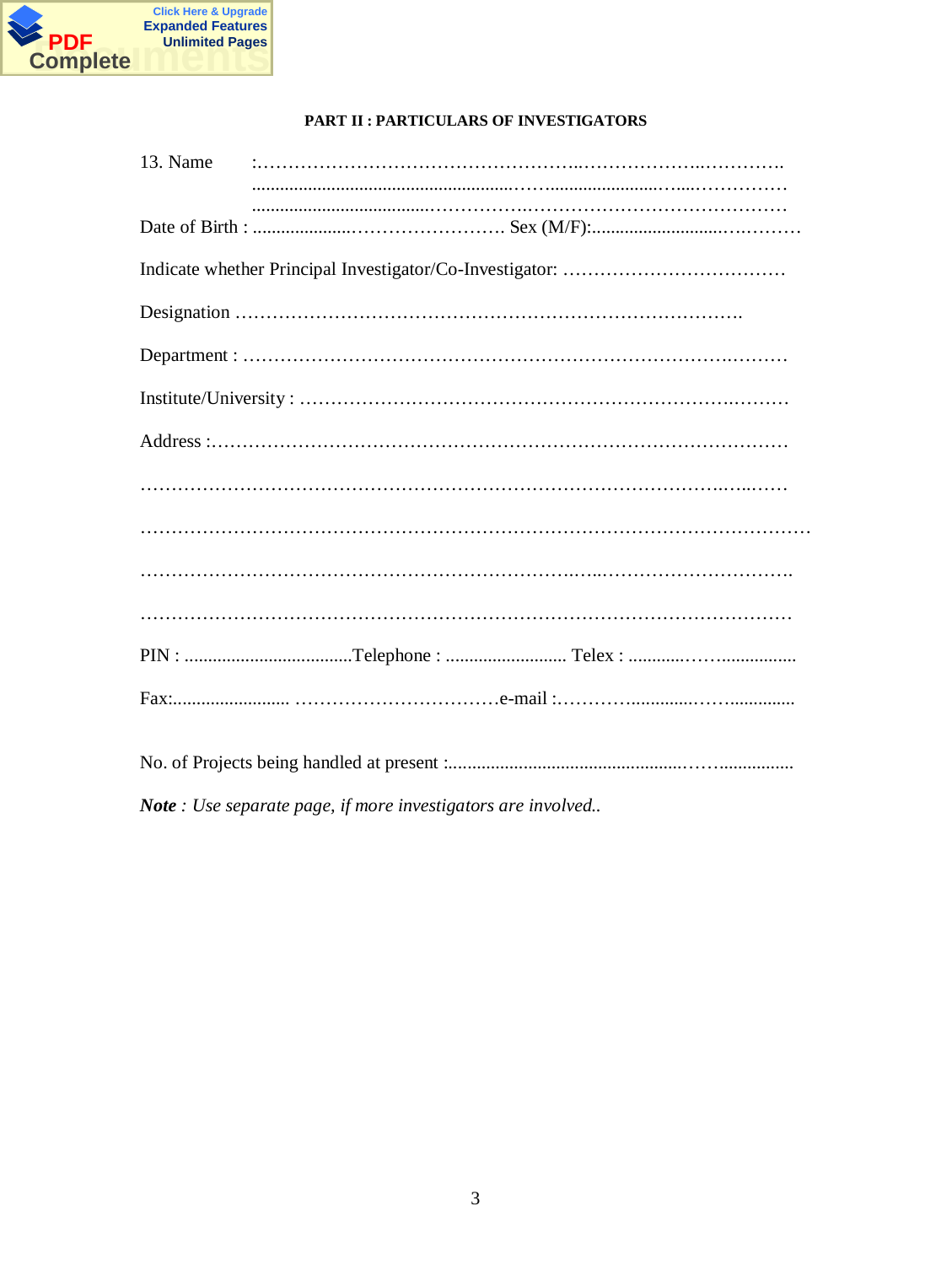

## **PART III : TECHNICAL DETAILS OF PROJECT**

*(Under the following heads on separate sheets)*

- 16. Introduction 16.1 Origin of the proposal
	- 16.2 Definition of the problem
	- 16.3 Objectives
- 17. Review of Current Status of research and development in the subject
	- 17.1 International Status
	- 17.2 National Status
	- 17.3 Importance of the proposed project in the context of current status
	- 17.4 Anticipated Products & Processes of Practical/Technological utility/Socioeconomic relevance expected to be evolved by pursuing the project.

## **18. Work Plan (Incase fo multi institutional projects, work plan, role & responsibility of each institute to be given separately)**

18.1 Methodology

18.2 Proprietary/patented items, if any, expected to be used for this project.

18.3 Organisation of work elements

18.4 Suggested plan of action for utilisation of research outcome expected from the project.

18.5 Time schedule of activities giving milestones.(Physical/Scientific separately)

| Sr.No. | Name of Milestone | <b>Expected Start</b><br>(Month/Year) | Expected<br>Completion<br>(Month/Year) |
|--------|-------------------|---------------------------------------|----------------------------------------|
|        |                   |                                       |                                        |

## 18.6 Project implementing Agency/Agencies

| Name of | Address of | Proposed | Proposed | Cost Sharing % |
|---------|------------|----------|----------|----------------|
| Agency  | Agency     | Research | Amount   |                |
|         |            | Aspects  |          |                |
|         |            |          |          |                |
|         |            |          |          |                |
|         |            |          |          |                |
|         |            |          |          |                |
|         |            |          |          |                |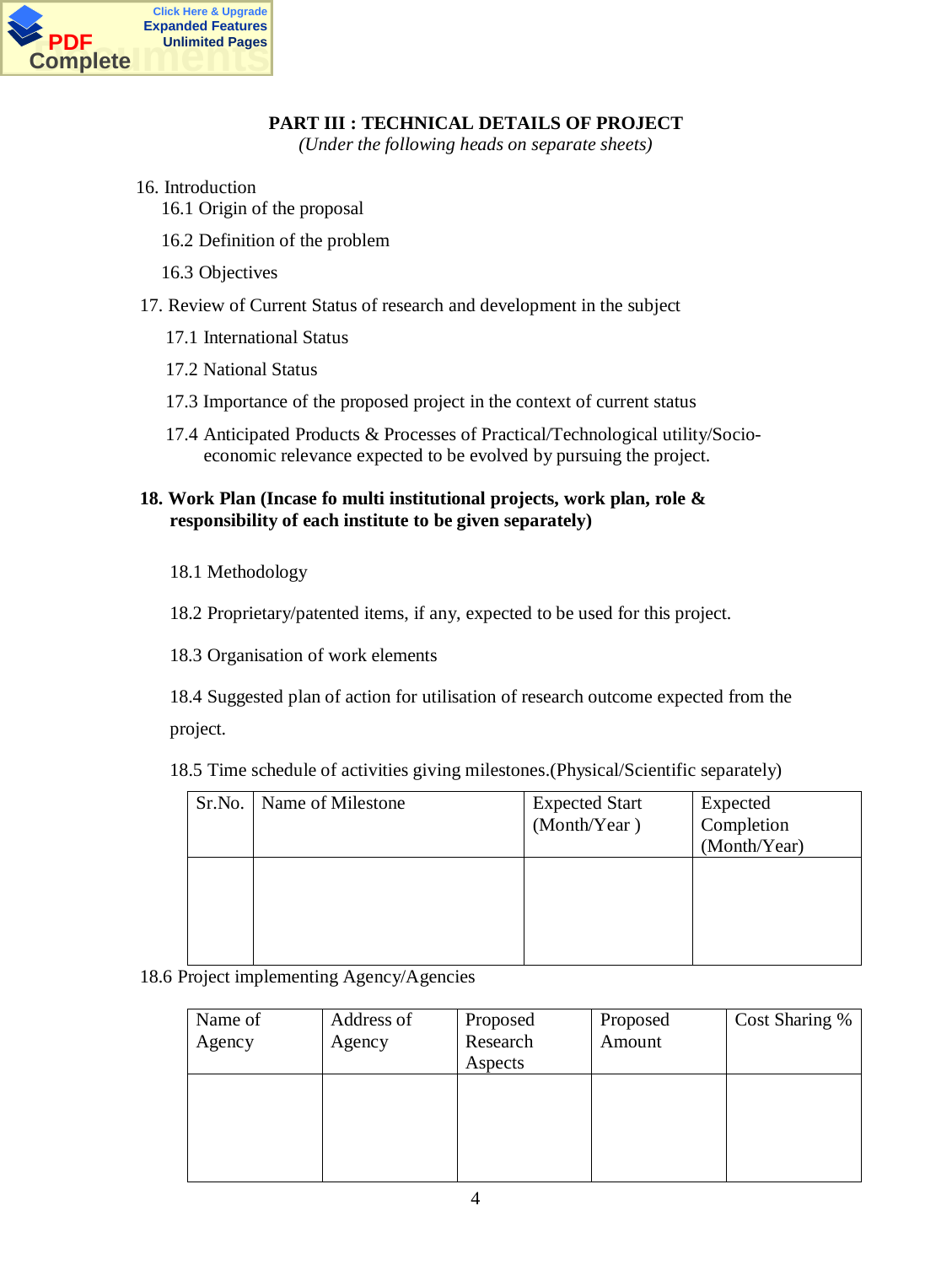

### **PART IV : BUDGET PARTICULARS**

*(In Rupees)*

### **19. Budget**

### **A. Non-Recurring (e.g. equipments, accessories, etc.)**

| S. No | Item | Year 1 | Year 2 | Year 3   Total |  |
|-------|------|--------|--------|----------------|--|
|       |      |        |        |                |  |
|       |      |        |        |                |  |
|       |      |        |        |                |  |
|       |      |        |        |                |  |
|       |      |        |        |                |  |

**Sub-Total (A)**

### **B. Recurring**

## **B.1 Manpower (See guidelines at Annexure-III).**

| S.<br>No. | N <sub>o</sub> | Position   Consolidated   Year1<br>Emolument | Year <sub>2</sub> | Year <sub>3</sub> | Total |
|-----------|----------------|----------------------------------------------|-------------------|-------------------|-------|
|           |                |                                              |                   |                   |       |

### **Sub-Total (B.1) =**

### **B.2 Consumables**

| S. No. | Item | Quantity   Year1 | Year <sub>2</sub> | Year <sub>3</sub> | Total |
|--------|------|------------------|-------------------|-------------------|-------|
|        |      |                  |                   |                   |       |
|        |      |                  |                   |                   |       |
|        |      |                  |                   |                   |       |

### **Sub-Total (B.2) =**

| Other items                                 | Year 1 | Year 2 | Year 3 | Total |
|---------------------------------------------|--------|--------|--------|-------|
| <b>B.3</b> Travel                           |        |        |        |       |
|                                             |        |        |        |       |
| <b>B.4</b> Contingency                      |        |        |        |       |
| <b>B.5</b> overheadCharges                  |        |        |        |       |
| (If applicable).                            |        |        |        |       |
|                                             |        |        |        |       |
| Sub-Total (B = B.1 + B.2 + B.3 + B.4 + B.5) |        |        |        |       |
|                                             |        |        |        |       |
| Grand Total $(A + B)$                       |        |        |        |       |
|                                             |        |        |        |       |

*Note : Please give justification for each head and sub-head separately mentioned in the above table. Financial Year : April - March*

*In case of multi-institutional project, the budget estimate to be given separately for each institution.*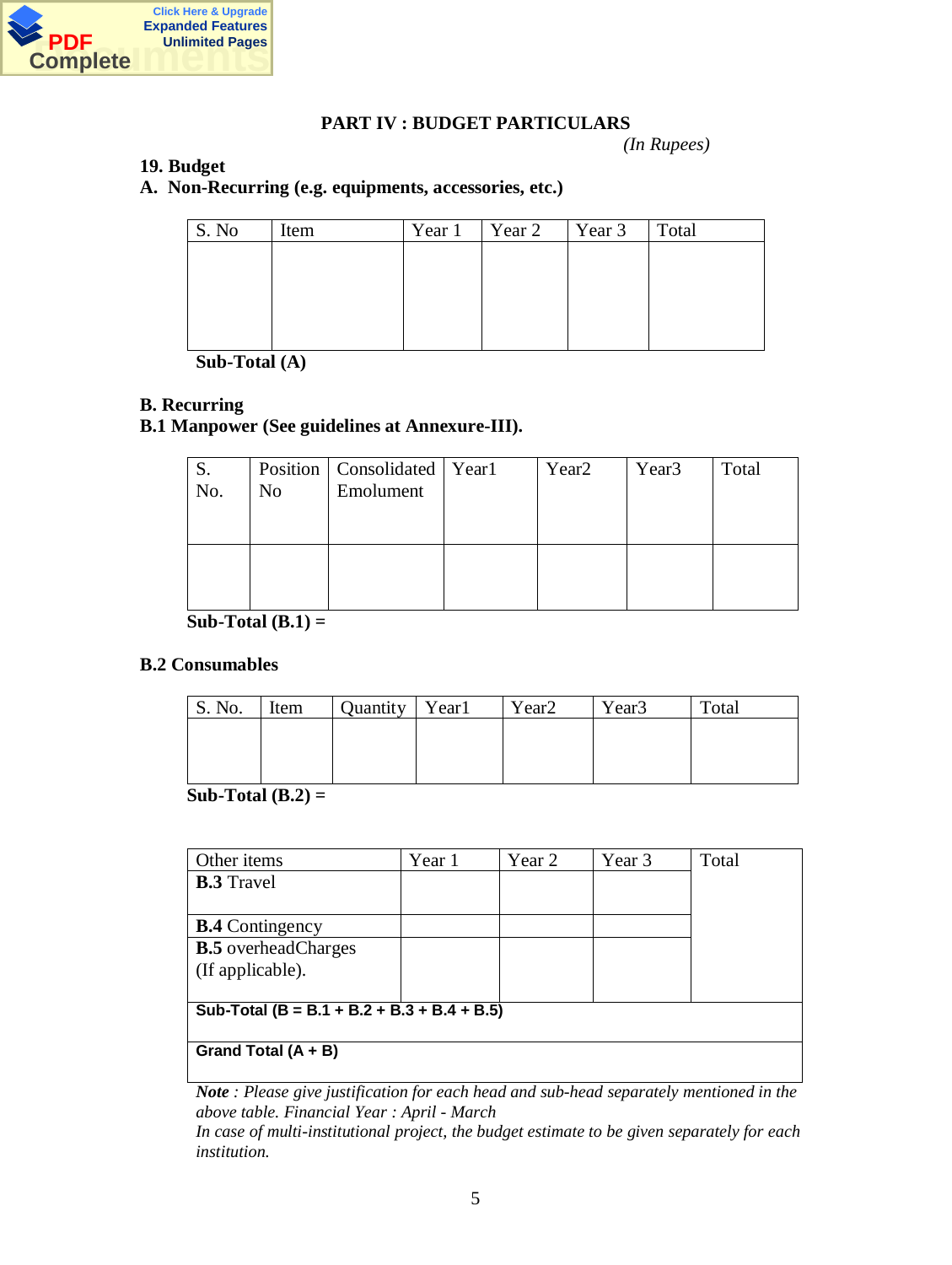

## **PART V : EXISTING FACILITIES**

20. Available equipment and accessories to be utilized for the project :

| S. No. | Name of<br>equipment | Make | Model | Funding<br>Agency | Year of<br>Procurement |
|--------|----------------------|------|-------|-------------------|------------------------|
|        | Accessories          |      |       |                   |                        |
|        |                      |      |       |                   |                        |
|        |                      |      |       |                   |                        |
|        |                      |      |       |                   |                        |
|        |                      |      |       |                   |                        |
|        |                      |      |       |                   |                        |
|        |                      |      |       |                   |                        |
|        |                      |      |       |                   |                        |
|        |                      |      |       |                   |                        |
|        |                      |      |       |                   |                        |
|        |                      |      |       |                   |                        |
|        |                      |      |       |                   |                        |
|        |                      |      |       |                   |                        |
|        |                      |      |       |                   |                        |
|        |                      |      |       |                   |                        |
|        |                      |      |       |                   |                        |
|        |                      |      |       |                   |                        |
|        |                      |      |       |                   |                        |
|        |                      |      |       |                   |                        |
|        |                      |      |       |                   |                        |
|        |                      |      |       |                   |                        |
|        |                      |      |       |                   |                        |
|        |                      |      |       |                   |                        |
|        |                      |      |       |                   |                        |
|        |                      |      |       |                   |                        |
|        |                      |      |       |                   |                        |
|        |                      |      |       |                   |                        |
|        |                      |      |       |                   |                        |
|        |                      |      |       |                   |                        |
|        |                      |      |       |                   |                        |
|        |                      |      |       |                   |                        |
|        |                      |      |       |                   |                        |
|        |                      |      |       |                   |                        |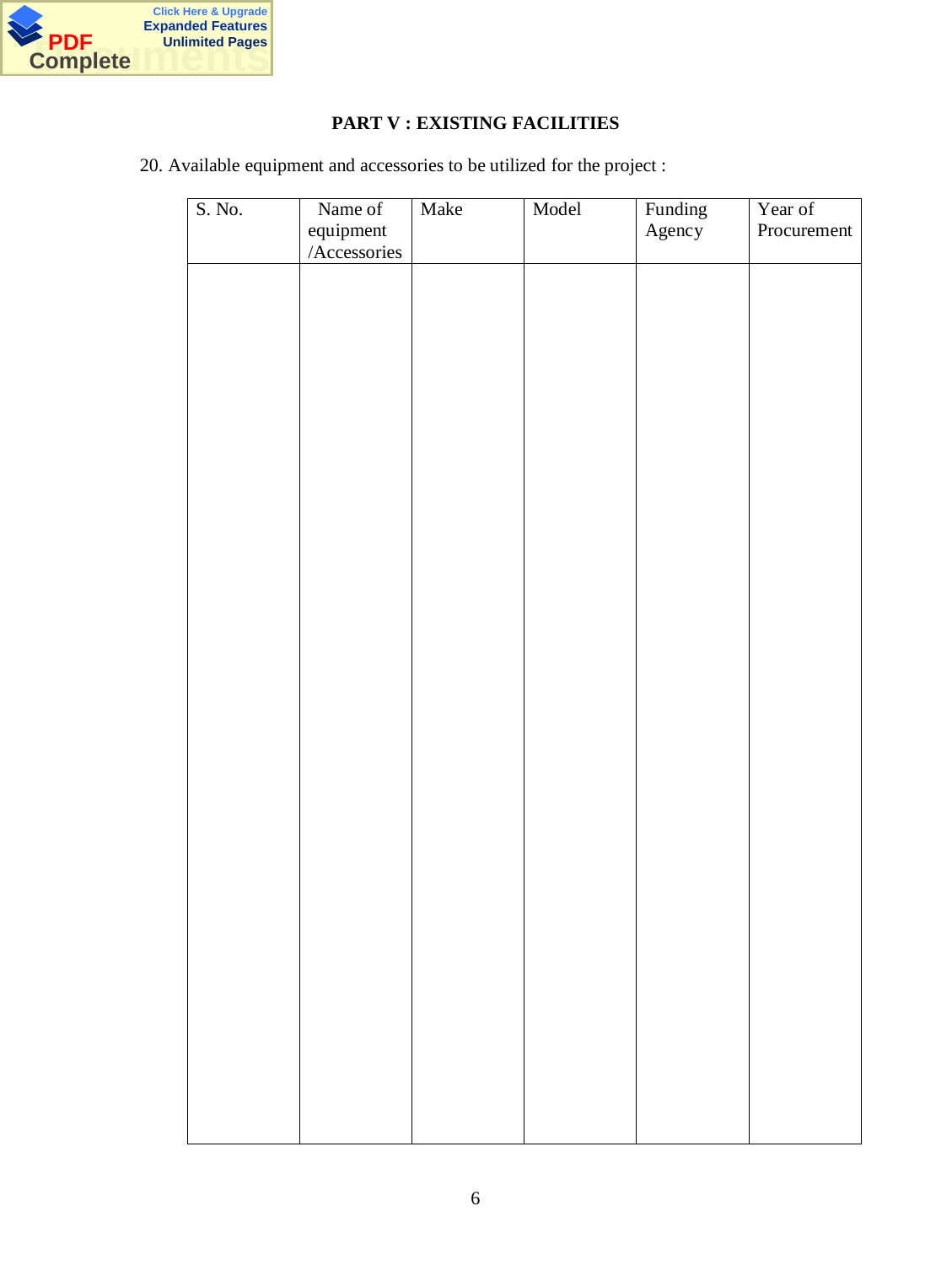

#### **PART VI : DECLARATION/CERTIFICATION**

It is certified that

- a) the research work proposed in the scheme/project does not in any way duplicate the work already done or being carried out elsewhere on the subject.
- b) the same project has not been submitted to any other agency/agencies for financial support.
- c) the emoluments for the manpower proposed are those admissible to persons of corresponding status employed in the institute/university or as per the Ministry of Science & Technology guidelines (Annexure-III)
- d) necessary provision for the scheme/project will be made in the Institute/University/State budget in anticipation of the sanction of the scheme/project.
- e) if the project involves the utilisation of genetically engineered organism, it is agreed that we will ensure that an application will be submitted through our Institutional Biosafety Committee and we will declare that while conducting experiments, the Biosafety Guidelines of the Department of Biotechnology would be followed in toto.
- f) if the project involves field trials/experiments/exchange of specimens, etc. we will ensure that ethical clearances would be taken from concerned ethical Committees/Competent authorities and the same would be conveyed to the Department of Biotechnology before implementing the project.
- g) it is agreed that any research outcome or intellectual property right(s) on the invention(s) arising out of the project shall be taken in accordance with the instructions issued with the approval of the Ministry of Finance, Department of Expenditure, as contained in Annexure-V.
- h) we agree to accept the terms and conditions as enclosed in Annexure-IV. The same is signed and enclosed.
- i) the institute/university agrees that the equipment, other basic facilities and such other administrative facilities as per terms and conditions of the grant will be extended to investigator(s) throughout the duration of the project.
- j) the Institute assumes to undertake the financial and other management responsibilities of the project.

Signature of Project Coordinator with date Signature of Executive Authority

of Institute/ University with seal **Date** 

Signature of Principal Investigator with date Signature of Co-Investigator with date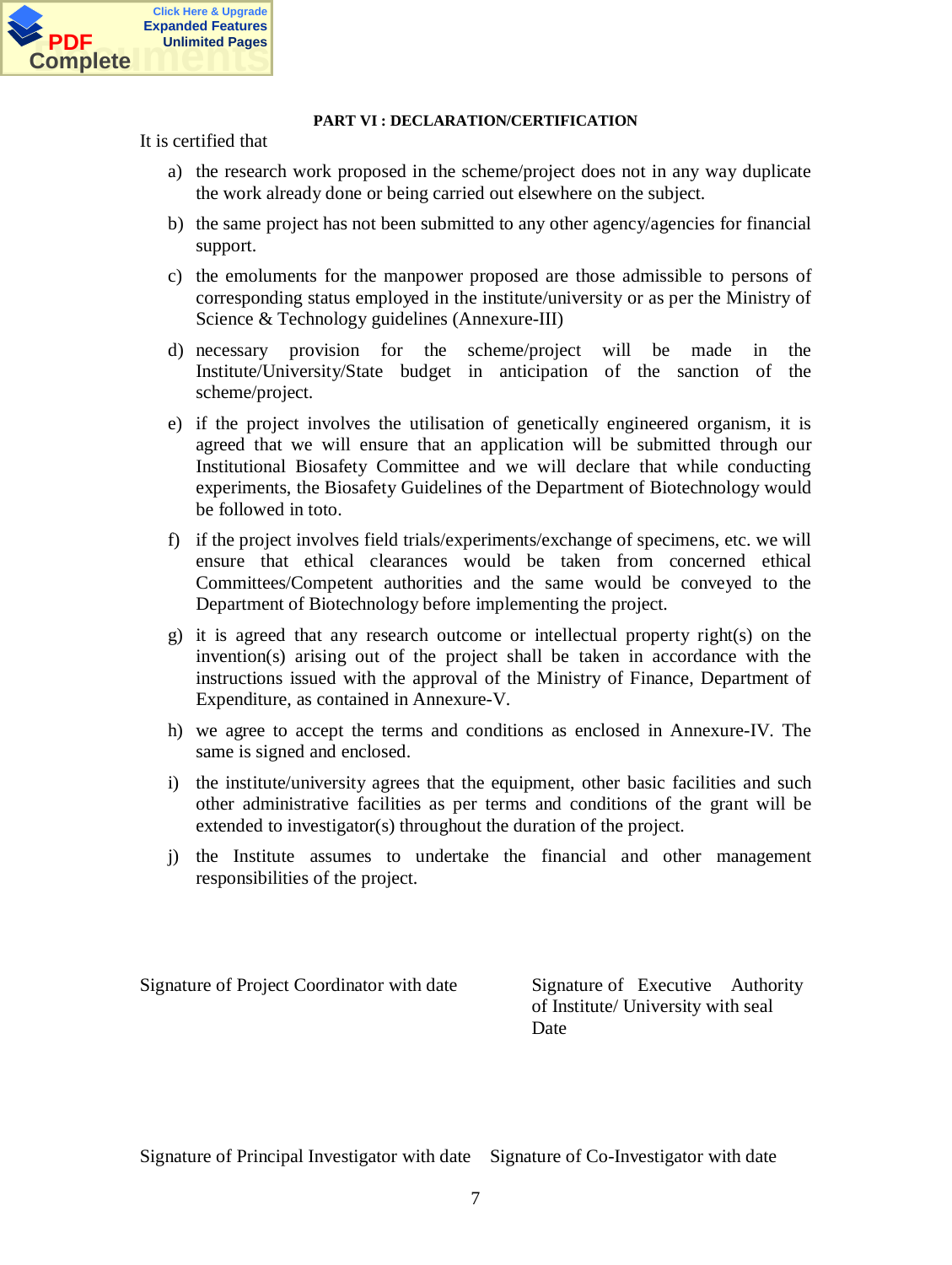

#### **PART VII : PROFORMA FOR BIOGRAPHICAL SKETCH OF INVESTIGATORS**

Provide the following information for the key personnel in the order listed for Form Page 2. Follow the sample format for each person. **DO NOT EXCEED FOUR PAGES.**

| <b>NAME</b>                                                                                                           | <b>POSITION TITLE</b>            |         |                |
|-----------------------------------------------------------------------------------------------------------------------|----------------------------------|---------|----------------|
| EDUCATION/TRAINING (Begin with baccalaureate or other initial professional education, such as postdoctoral training.) |                                  |         |                |
| INSTITUTION AND LOCATION                                                                                              | <b>DEGREE</b><br>(if applicable) | YEAR(s) | FIELD OF STUDY |
|                                                                                                                       |                                  |         |                |
|                                                                                                                       |                                  |         |                |
|                                                                                                                       |                                  |         |                |
|                                                                                                                       |                                  |         |                |

#### **NOTE: The Biographical Sketch may not exceed four pages. Items A and B (together) may not exceed two of the four-page limit. Follow the formats and instructions on the attached sample.**

- **A. Positions and Honors.** List in chronological order previous positions, concluding with your present position. List any honors. Include present membership on any Federal Government public advisory committee.
- **B. Selected peer-reviewed publications (in chronological order).** Do not include publications submitted or in preparation.

| SI.<br>No. | Title of Paper | Authors | Ref. Journal | Year of<br>publication |
|------------|----------------|---------|--------------|------------------------|
|            |                |         |              |                        |
|            |                |         |              |                        |
|            |                |         |              |                        |
|            |                |         |              |                        |

**C. Research Support.** List selected ongoing or completed (during the last three years) research projects (federal and non-federal support). Begin with the projects that are most relevant to the research proposed in this application. Briefly indicate the overall goals of the projects and your role (e.g. PI, Co-Investigator, Consultant) in the research project. Do not list award amounts or percent effort in projects.